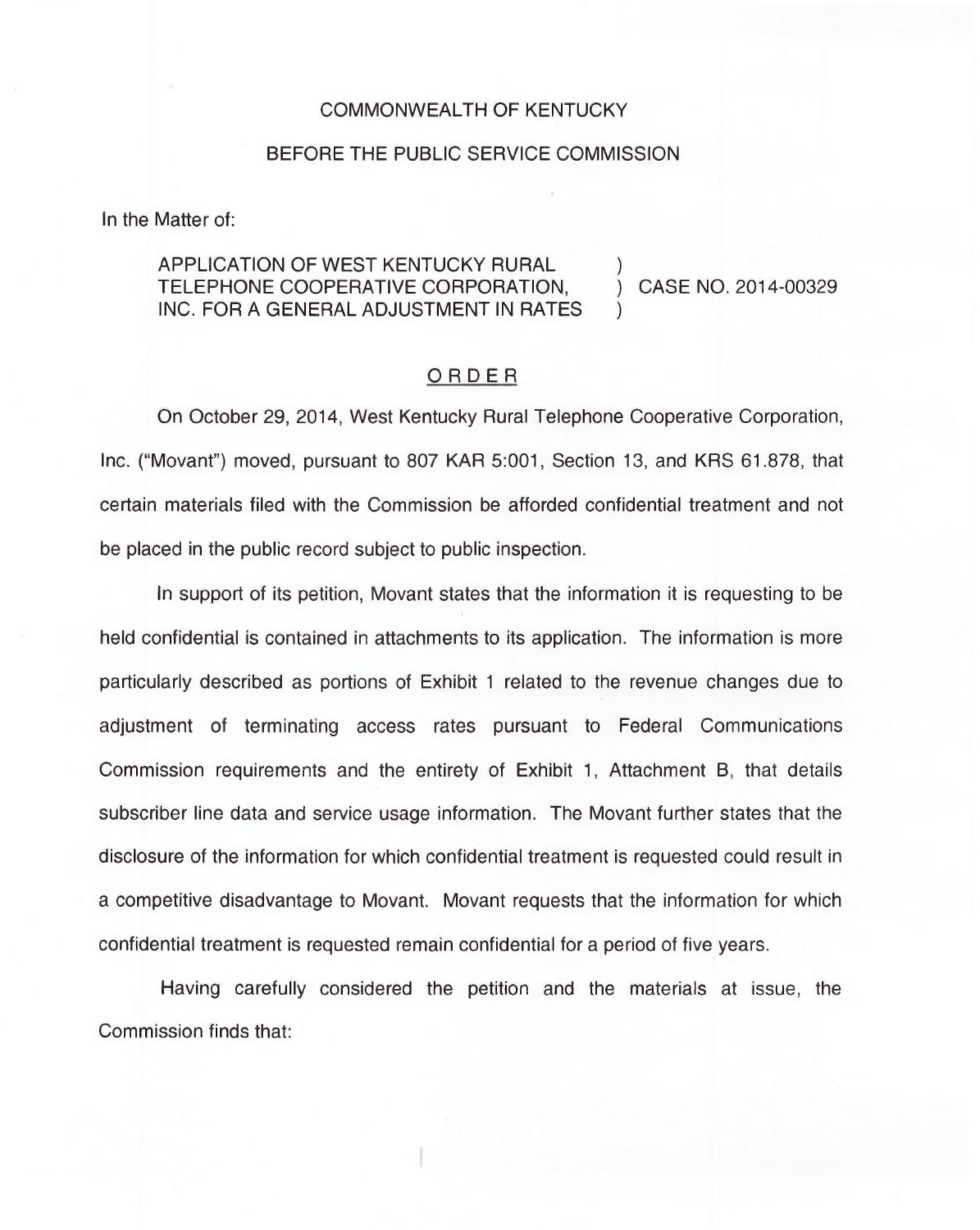1. The materials for which Movant seeks confidential treatment are records that are generally recognized as confidential or proprietary, and which, if openly disclosed, would permit an unfair commercial advantage to competitors, and therefore meet the criteria for confidential treatment and are exempted from public disclosure pursuant to KRS 61.878(1)(c)(1) and 807 KAR 5:001, Section 13.

2. The materials for which Movant seeks confidential treatment should not be placed in the public record or made available for public inspection for a period of five years from the date of this Order.

IT IS THEREFORE ORDERED that:

Movant's motion for confidential protection is hereby granted under the  $1.$ exemption of KRS 61.878(1)(c)(1).

2. The materials for which Movant seeks confidential treatment shall not be placed in the public record or made available for public inspection for a period of five years from the date of this Order, or until further Orders of this Commission. At the end of this period, the materials shall be placed in the public record. The Movant may request that the materials continue to be treated as confidential, but must demonstrate that the materials still fall within the exclusions established in KRS 61.878.

3. If Movant objects to the time limits that the Commission has placed on the confidential treatment for the materials in question, it must seek either rehearing pursuant to KRS 278.400 or judicial review of this Order pursuant to KRS 278.410. Failure to exercise either of these statutory rights will be deemed as agreement with the Commission's determination of the period for which the material is afforded confidential treatment and will require Movant to demonstrate a change in circumstances in any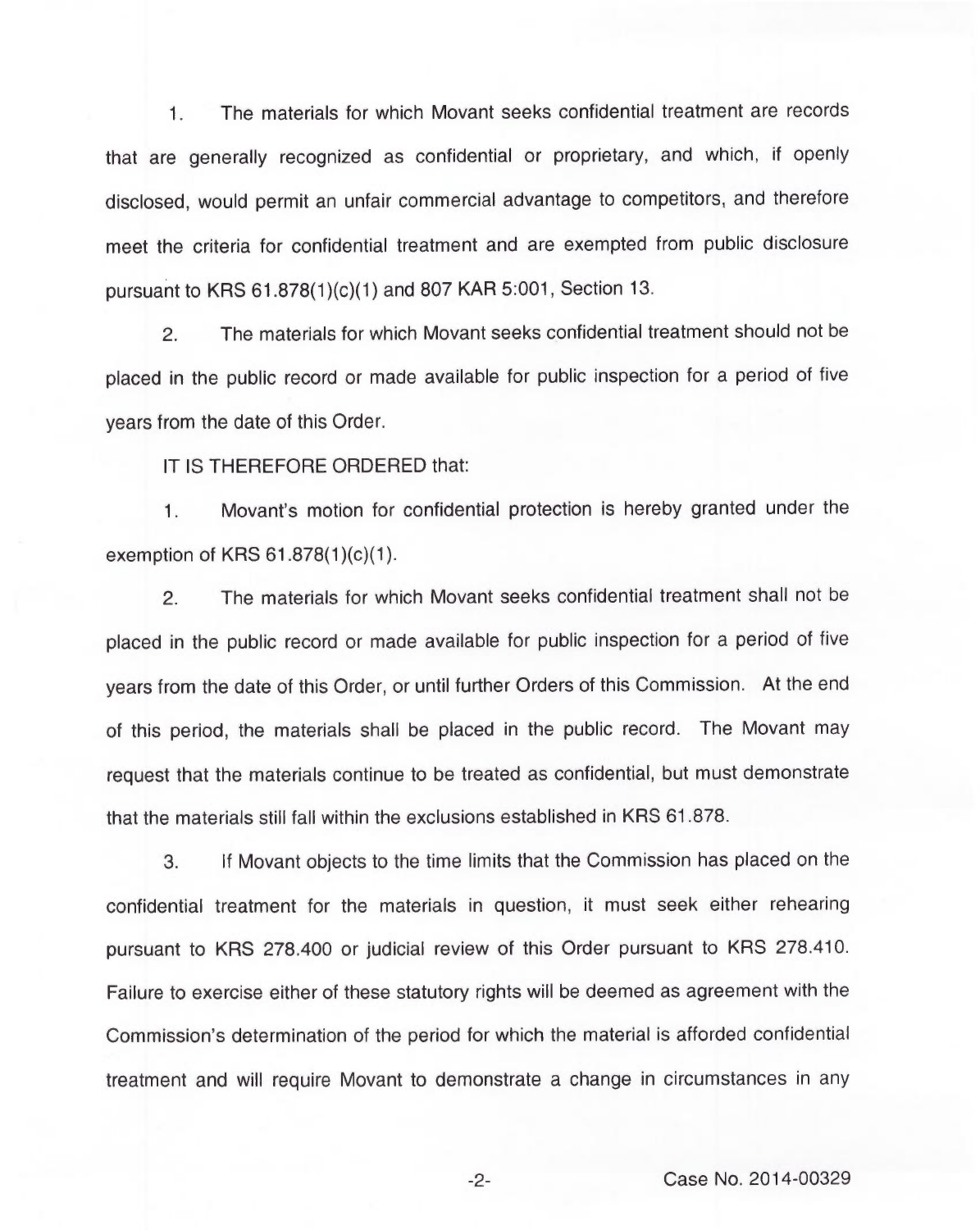subsequent motion for continued confidential treatment of the materials in question after the end of the period set forth in ordering paragraph 2.

4. Use of the materials in question in any proceeding shall be in compliance with 807 KAR 5:001, Section 13(9).

5. Movant shall inform the Commission if the materials in question become publicly available or no longer qualify for confidential treatment.

6. If a non-party to this proceeding requests to inspect materials granted confidential treatment by this Order and the period during which the materials have been granted confidential treatment has not run, the Movant shall have 20 days from receipt of written notice of the request to demonstrate that the materials still fall within the exclusions from disclosure requirements established in KRS 61.878. If Movant is unable to make such demonstration, the requested materials shall be made available for inspection.

By the Commission ENTERED  $JAN$  14 2015 KENTUCKY PUBLIC SERVICE COMMISSION

ATTEST:

arie Bell to TD

Executive Director